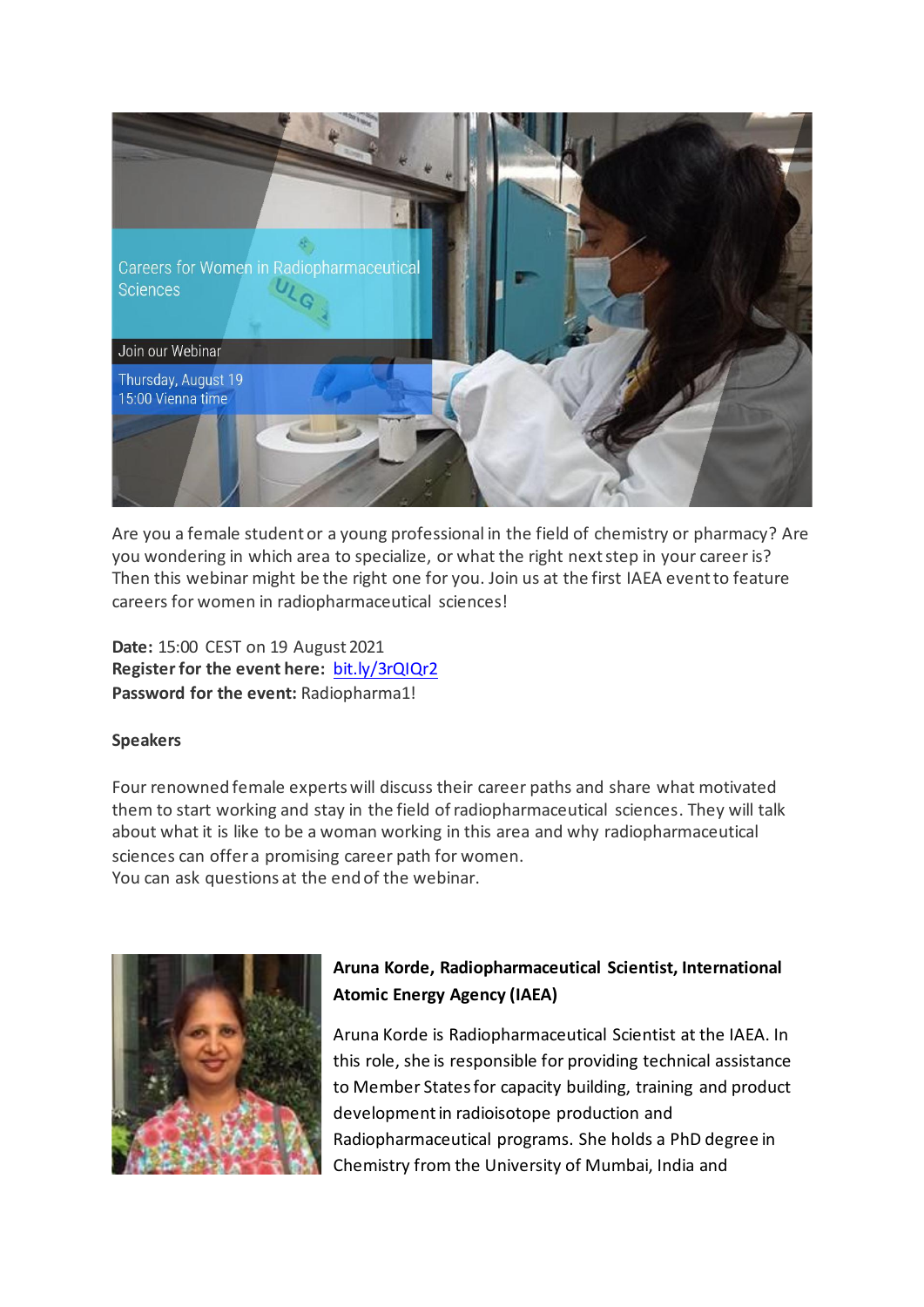postdoctoral research fellowships in PET centres from the Yale School of Medicine and the Wake Forest University in the Unites States. Before joining the IAEA in 2018, Ms Korde worked as Scientific Officer at the Bhabha Atomic Research Centre (BARC). She has over 25 years of work experience in areas related to radioisotopes and radiopharmaceutical research with a focus on the development and deployment of radiopharmaceuticals for clinical use, including planning and development of related facilities. She was a key member of the Pharmacopoeia and Radiopharmaceutical Committee in India.



## **Cornelia Hoehr, Deputy Associated Laboratory Director – Life Sciences and Department Head Research & Development, TRIUMF, Canada**

Cornelia Hoehr received her PhD in Atomic Physics from the Heidelberg University and the Max-Plank Institute for Nuclear Physics in Germany. After a post-doctoral research term at the Argonne National Lab in the United States, she started working at TRIUMF as a post-doctoral researcher, and subsequently took on roles in operation and facilities in isotope production

and proton therapy. In 2013, she became a research scientist at TRIUMF and Adjunct Professor at the University of Victoria. Five years later she took over the role of Deputy Associated Laboratory Director – Life Sciences. Cornelia's research focuses on medical isotope production and proton therapy. She is a member of the steering committee for the Particle Therapy Co-Operative Group (PTCOG), consultant to the IAEA in isotope production, and was chair of the TRIUMF User Group Executive Committee (TUEC).



## **Cristiana Gameiro, Product Manager and Solution Specialist, IBA, Belgium**

Cristiana Gameiro is Solution Specialist and Product Manager in chemistry systems at IBA Radiopharmasolutions. In this capacity, she defines new products and improved features that fit the market needs. In addition, she provides market and regulatory expertise for diverse IBA product solutions and participate in the strategic decision within her business unit.

Cristiana has almost 15 years of experience in nuclear medicine. She has co-authored numerous posters and has presented at national and international conferences. She is a member expert of the Belgian Pharmacopoeia and of the European Pharmacopoeia and is also a co-chair of the Quality assurance and Regulatory group of the Nuclear Medicine Europe industry association. She has been recently awarded the IBA honorary fellowship in